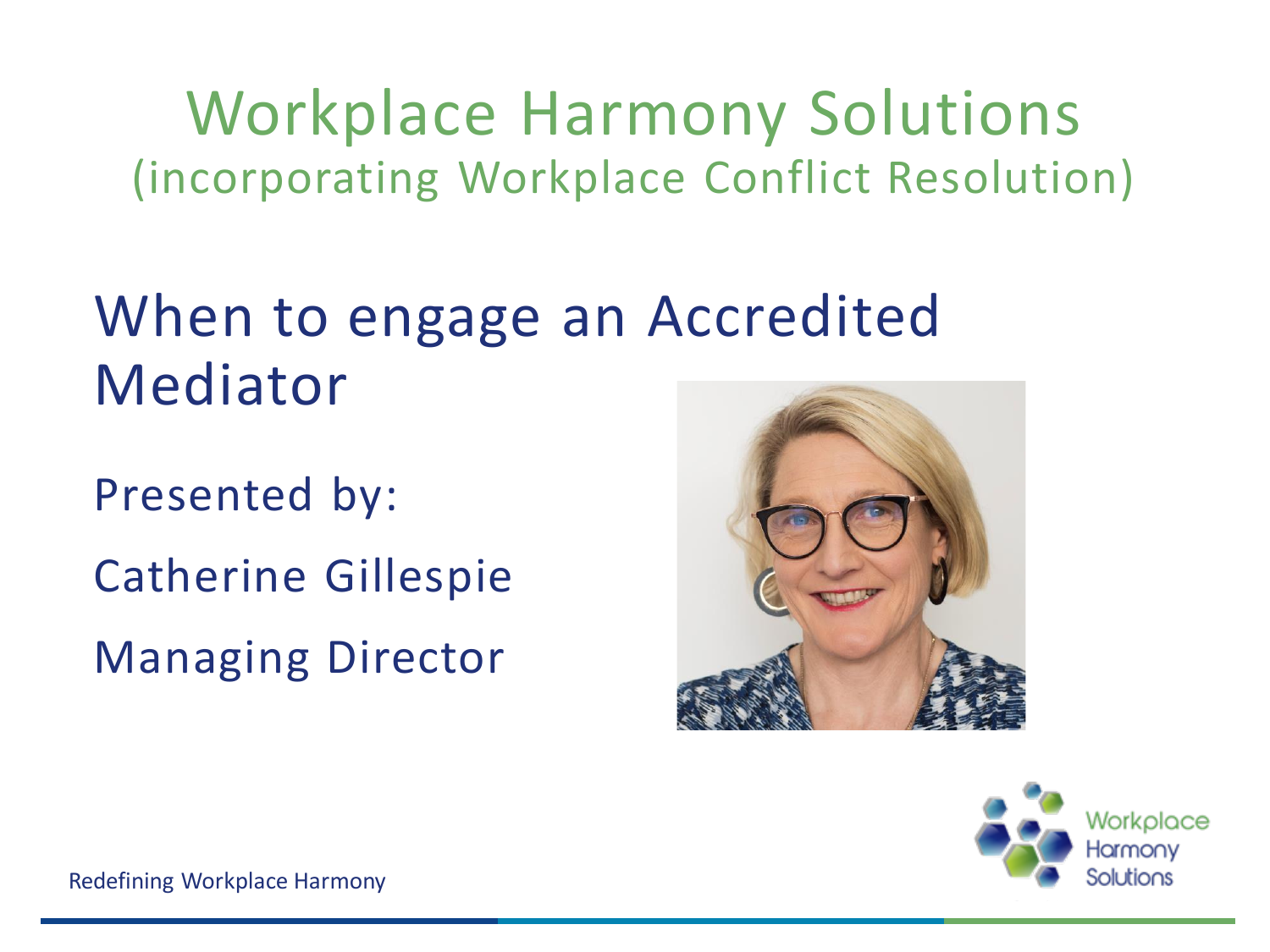### In this interview I speak with….

# **Matt Connell**

Currently:

General Manager People & Culture

Multicultural Community Services Geelong

To find out more about Matt visit:

https://www.linkedin.com/in/matt-connell-fcphr-49800636/

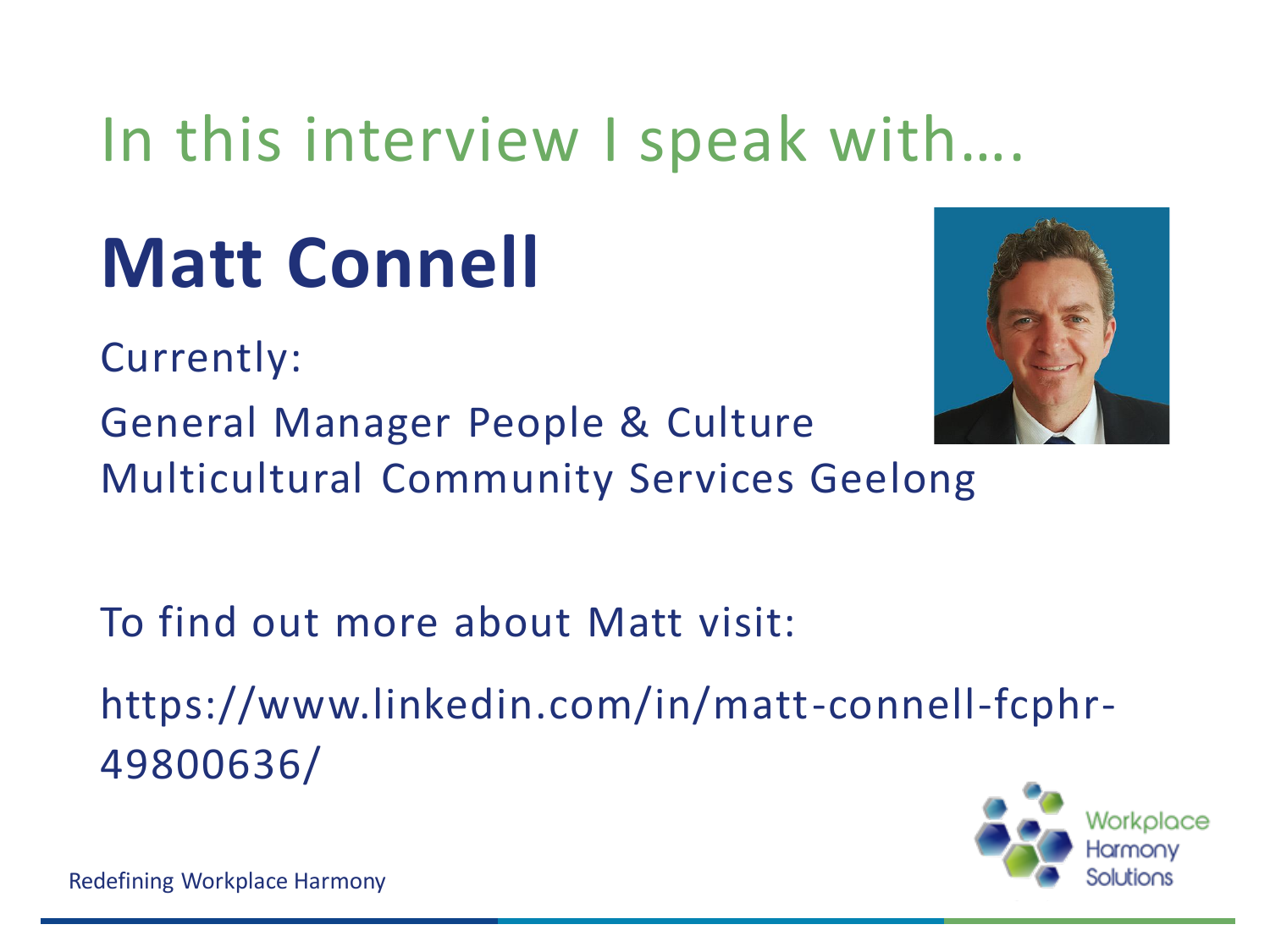# Some of Matt's take away 'top tips':

Appreciating the skills of an Accredited Mediator:

- There is a difference between formal mediation and 'having a chat' with a staff member
- Being able to have a structured conversation as part of a formal conflict resolution approach
- The ability to listen effectively
- The ability to help parties reach resolution by using particular techniques

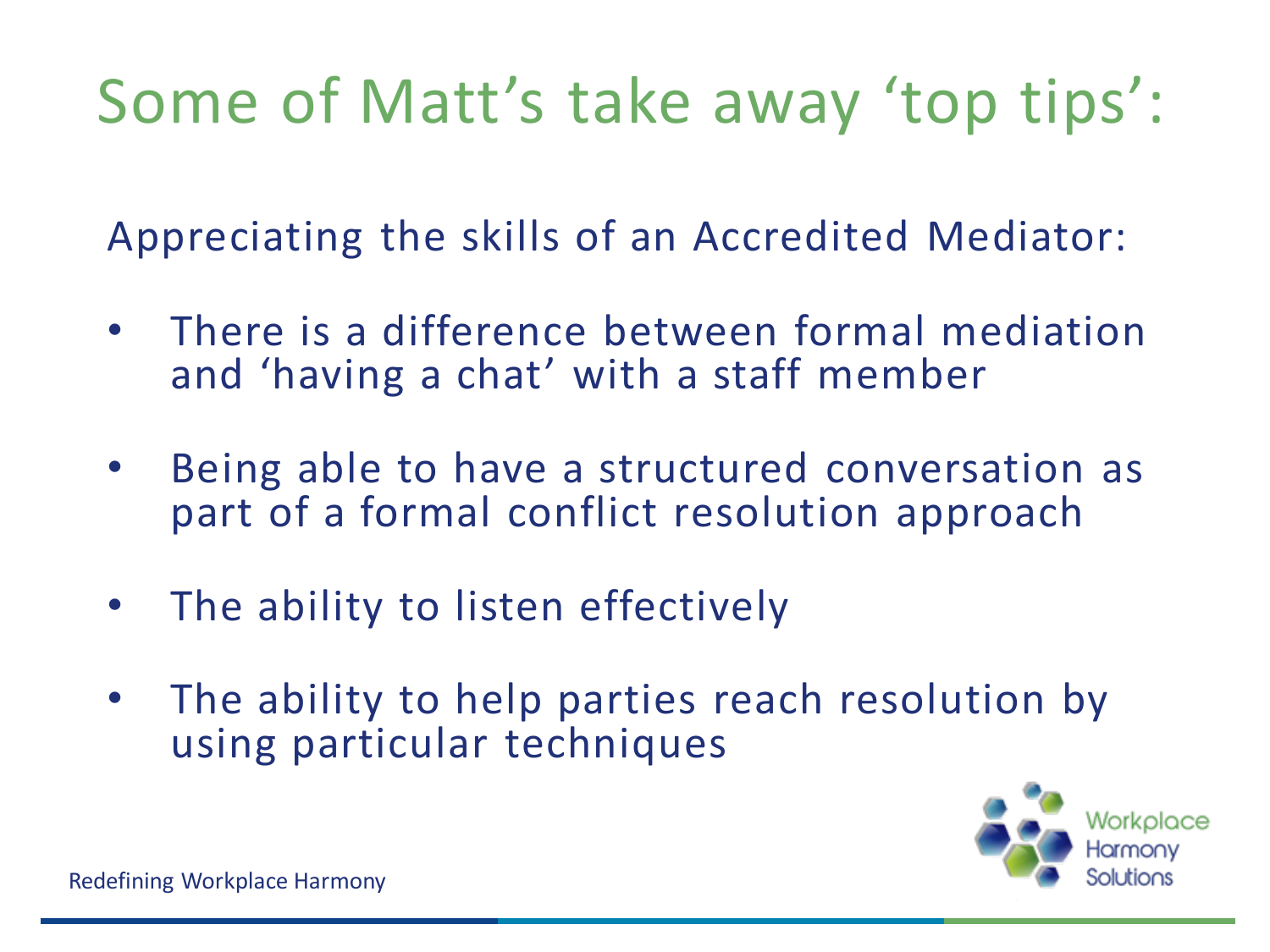## Why use an External Accredited Mediator

- Internal managers can be perceived as biased by the affected party/parties
- Accredited Mediators have the skills to support parties to reach resolution. Prompt resolution is necessary for productivity, employee morale, employee engagement and retention rates

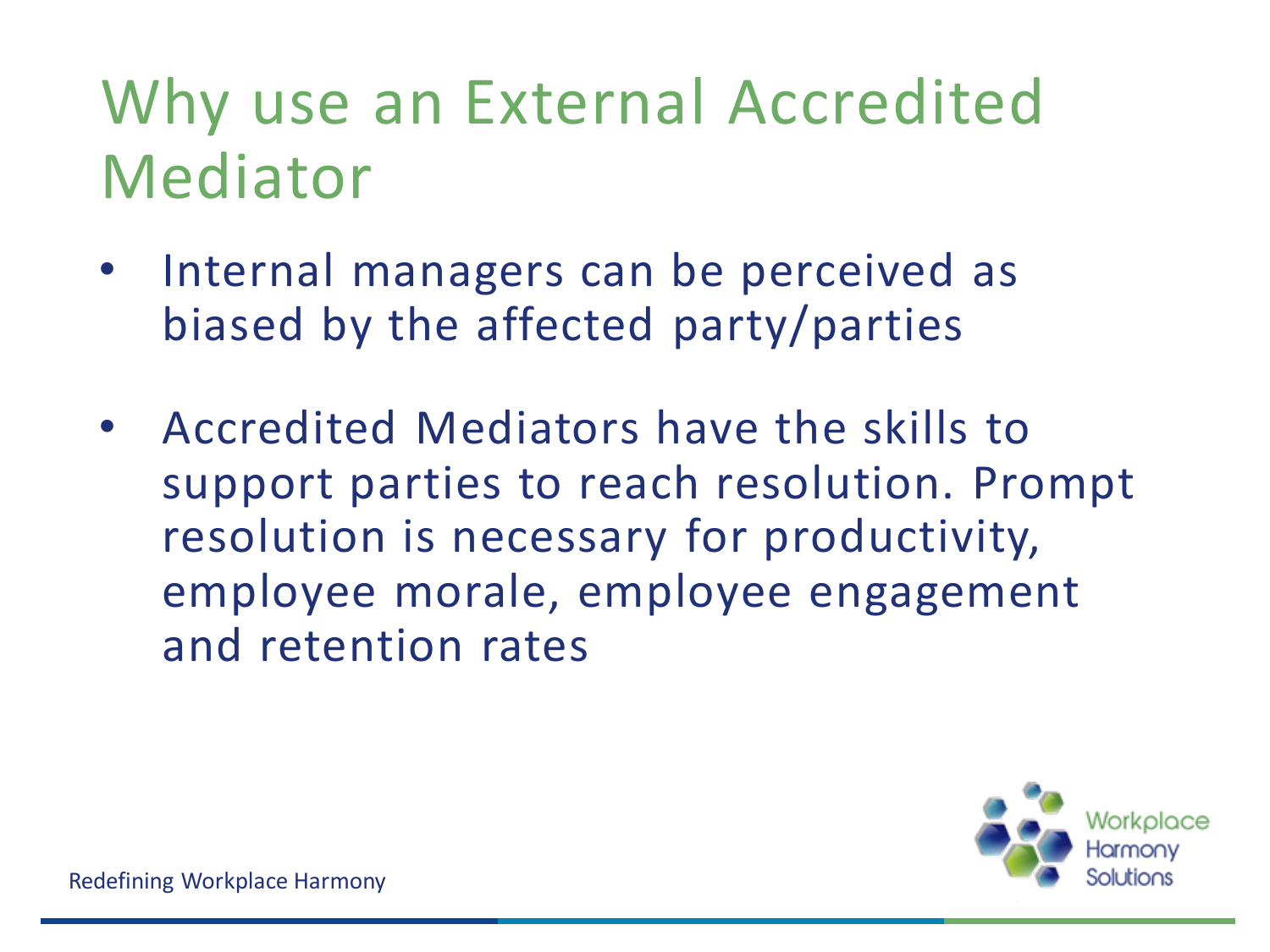## When to use an External Accredited Mediator

- Consider for how long the issue has been effecting one or more employees and the business
- Consider the seriousness of the matter and the need for a formal agreement to be reached & documented
- For a 'tough' situation that could escalate to become a formal matter
- To assist with 'external formal processes' with external agencies (ie Commissions, courts etc.)
- When internal staff don't have mediation skills or internal mediation has not fully resolved the matter

Workplace Harmony lı itions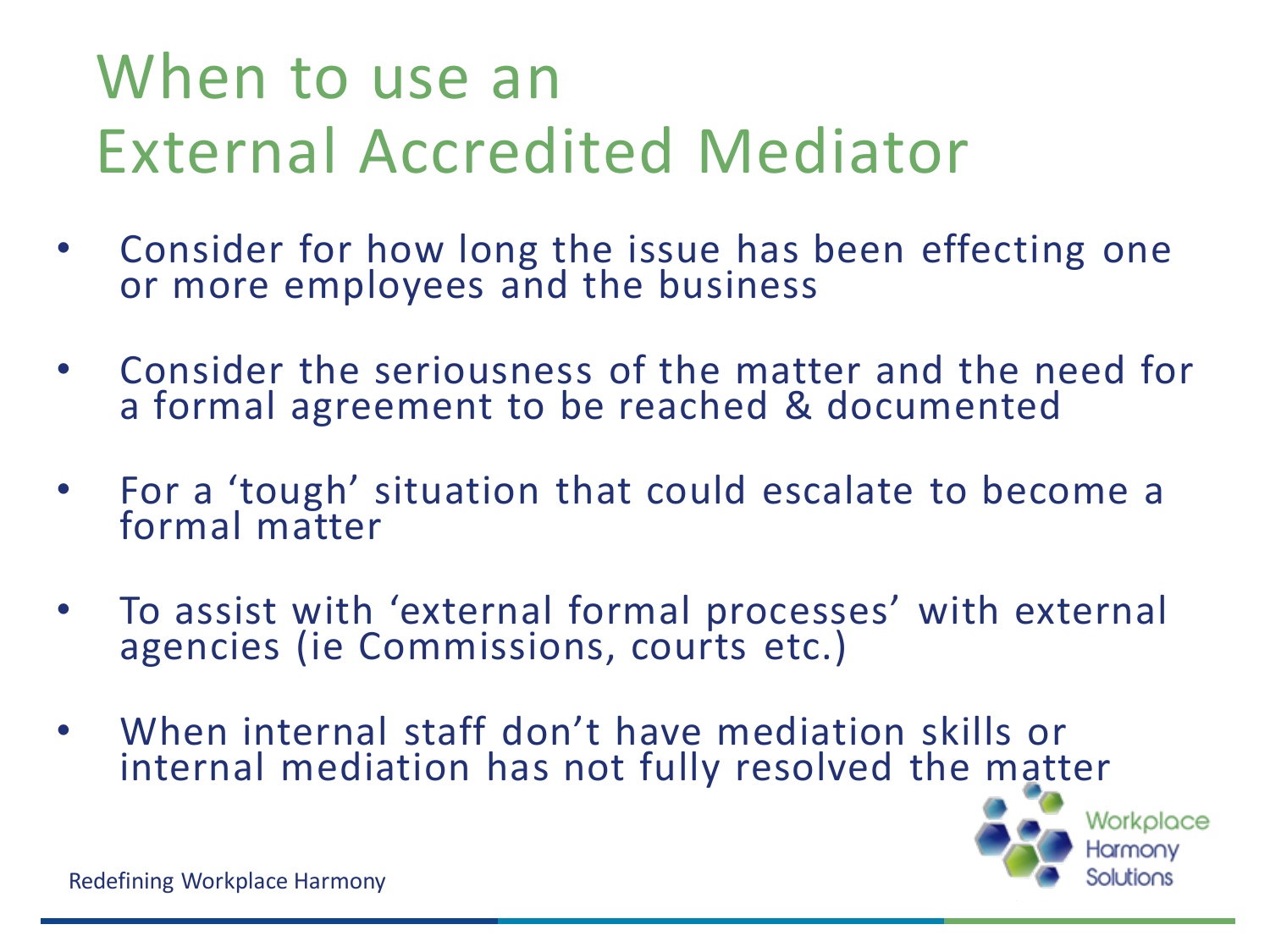## Some of Matt's other insights:

- It's important to know why things didn't work when you were trying to make things work
- Conflict resolution is not a quick fix
- People leaders should be skilled to have 'the necessary conversations' and know to keep files to demonstrate what has been done to try to 'stop the situation' from escalating
- People leaders should want to help staff resolve their workplace issues
- There is too much fear in conflict situations

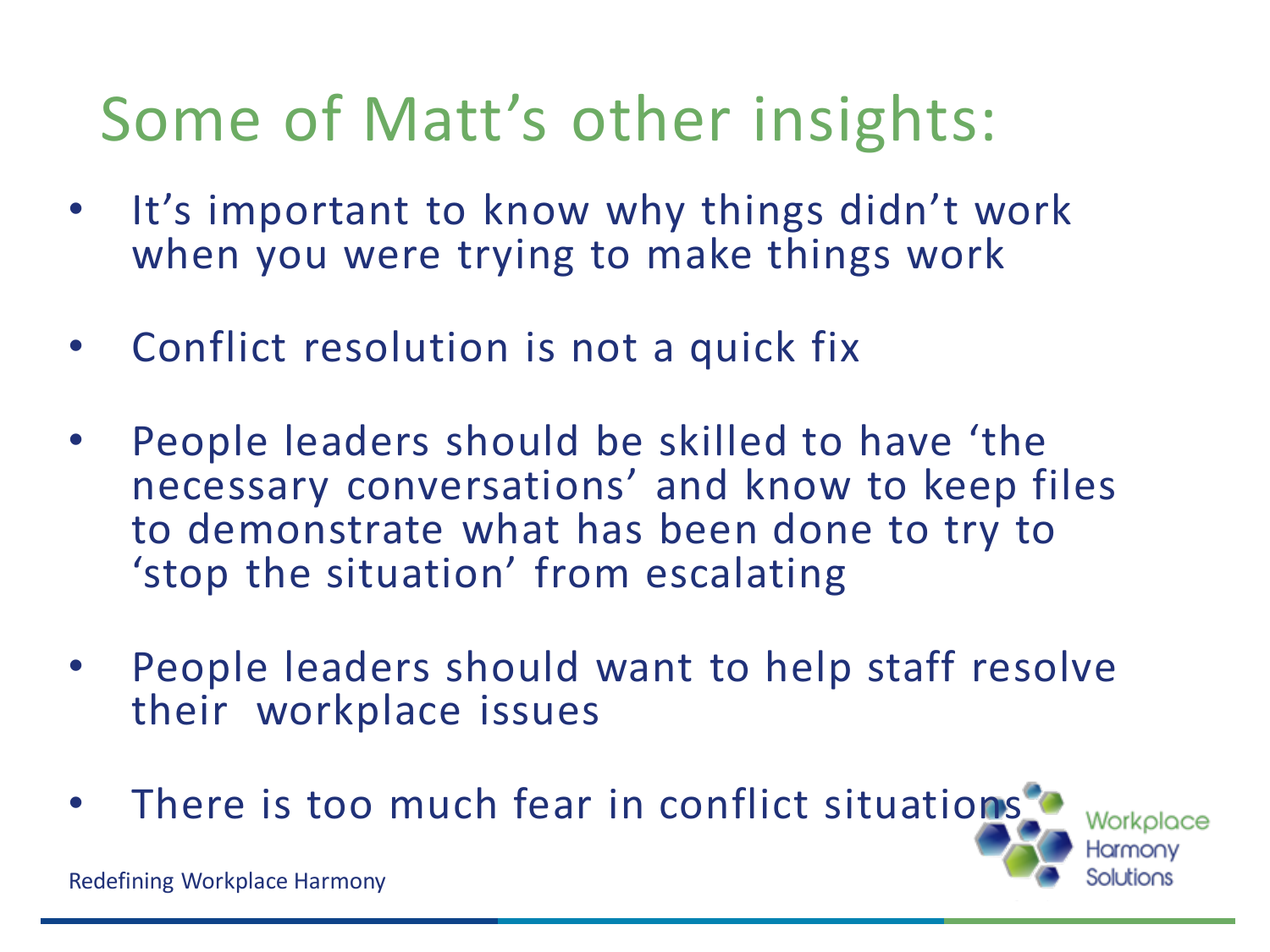

Redefining Workplace Harmony Incorporating Specialist Division Workplace Conflict Resolution

 $\times$